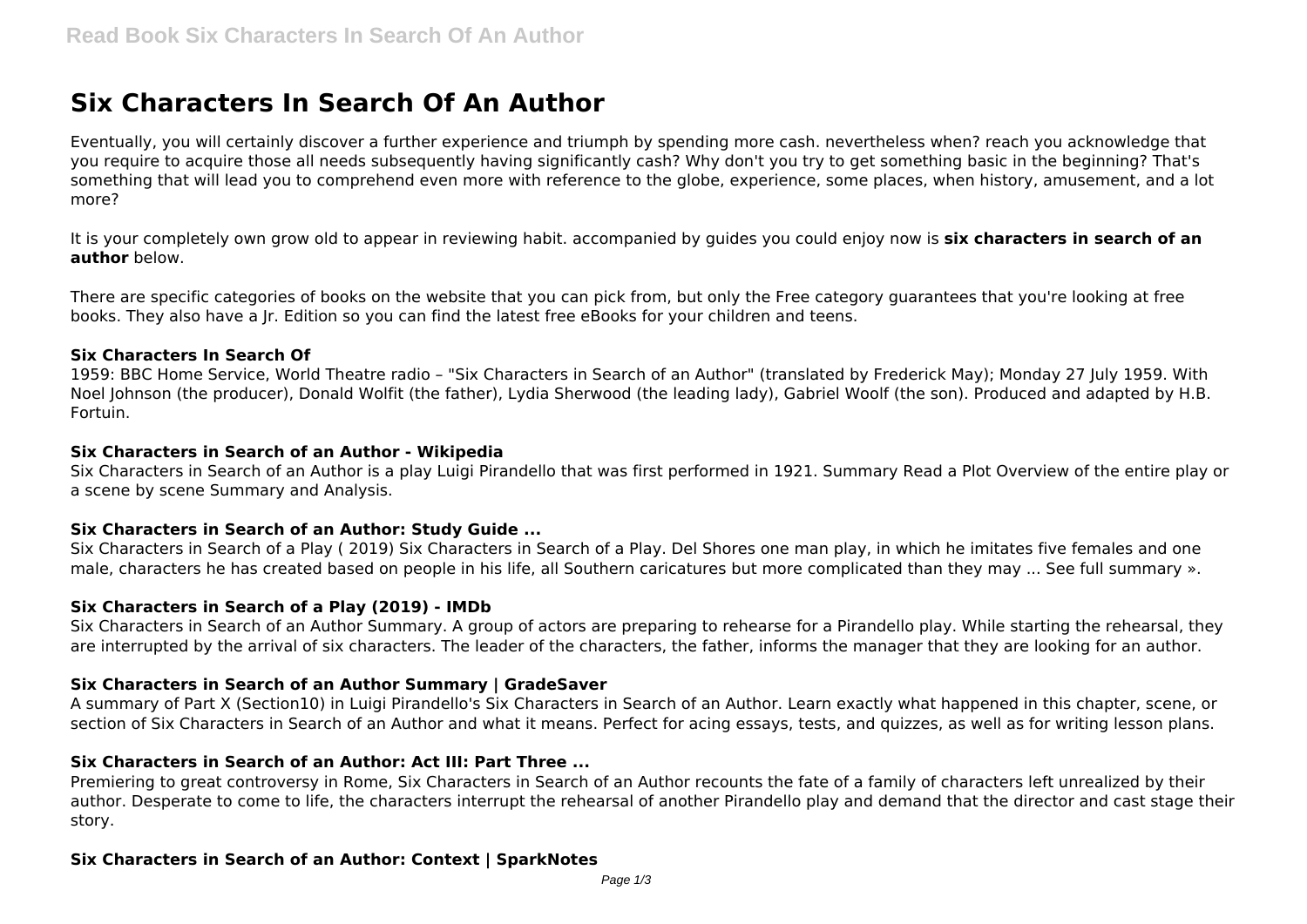Six Characters in Search of an Author study guide contains a biography of Luigi Pirandello, literature essays, quiz questions, major themes, characters, and a full summary and analysis.

# **Six Characters in Search of an Author Act I Summary and ...**

major conflict Six Characters interrupt the daytime rehearsal of Pirandello's play. Abandoned by their author, they seek a new one to put on their drama. To the Actors chagrin, they convince the theater company's Manager and attempt to stage their unwritten play.

# **Six Characters in Search of an Author: Key Facts | SparkNotes**

SIX CHARACTERS-- A MODERNIST PLAY. Six Characters in Search of an Author, by Luigi Pirandello, creates a powerful vision of this fragmented, modern world. It deals with the bewildering issues of human identity, the search for meaning where there is none, and the confusion between art (the imaginary, yet eternal and unchanging) and life (the "real," yet transitory and always changing).

#### **Pirandello and Modernism**

Six Characters often appears improvisational, sketch-like, what the Manager calls a "glorious failure." Note the aborted rehearsal, rejected and incompletely drawn characters, hastily assembled sets, and onward. To anticipate the Father's confession, one could describe Pirandello as perhaps subject to the "Demon of Experiment." The Character's ...

# **Six Characters in Search of an Author: Themes | SparkNotes**

Six Characters in Search of an Author was presented in a full-length film version in 1992 by BBC Scotland, starring John Hurt as the Father, Brian Cox as the Producer, Tara Fitzgerald as the Stepdaughter, and Susan Fleetwood as the Mother. Adapted by Michael Hastings and produced by Simon Curtis, the film was directed by Bill Bryden.

# **Six characters in search of an author. By Luigi Pirandello ...**

Six Characters in Search of a House is the two hundred-thirtieth episode of King of the Hill. It was first aired on April 6, 2008. The episode was written by Erin Ehrlich, and directed by Ronald Rubio.

# **Six Characters in Search of a House | King of the Hill ...**

The Six Characters in Search of an Author quotes below are all either spoken by The Step-Daughter or refer to The Step-Daughter. For each quote, you can also see the other characters and themes related to it (each theme is indicated by its own dot and icon, like this one:).

# **Six Characters in Search of an Author - LitCharts**

Six Characters in Search of an Author is a 1921 play by the Italian writer Luigi Pirandello. The drama centers on six characters who interrupt a play rehearsal to ask the Producer to complete their story, claiming their author never finished the play for which he created them.

# **Six Characters in Search of an Author Summary | SuperSummary**

Six Characters in Search of an Author is often cited as an important influence on a whole generation of post-World War Two playwrights famous for "Theatre of the Absurd": plays that cope with the difficulty of making meaning out of an apparently meaningless world, especially in a modern society where people have lost the fixed moral codes previously enforced by religion, just as Pirandello's characters are "abandoned" by their author.